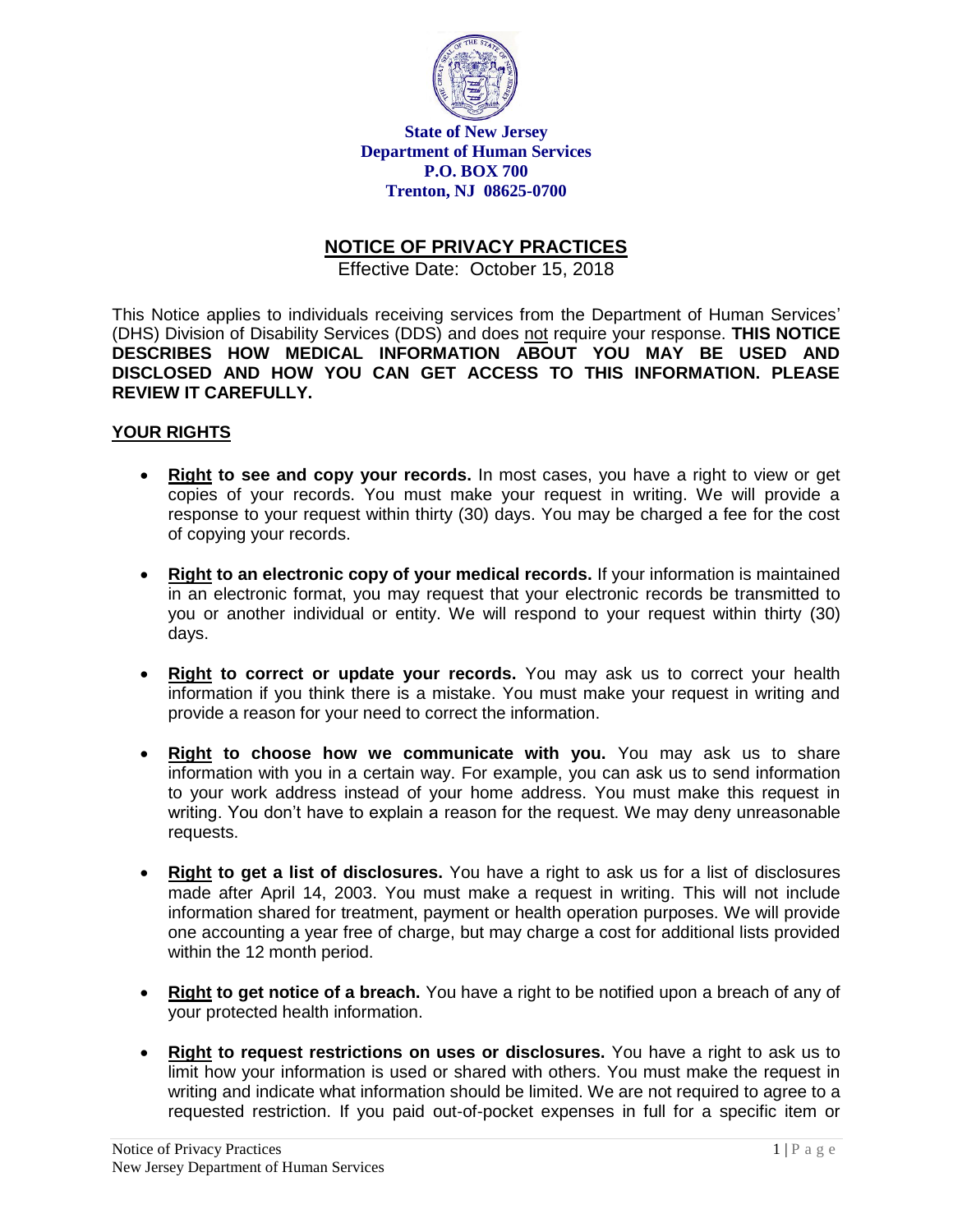service, you have a right to ask that your information with respect to that item or service not be disclosed. We will always honor that request.

- **Right to revoke authorization.** If we ask you to sign an authorization to use or disclose your information, you can cancel that authorization at any time. You must make that request in writing. Your request will not affect information that has already been shared.
- **Right to get a copy of this notice.** You have a right to ask for a paper copy of this notice at any time
- **Right to file a complaint.** You have a right to file a complaint if you don't agree with how we have used or disclosed your information.
- **Right to choose someone to act for you.** If someone has been legally designated as your personal representative, that person can exercise your rights and make choices about your health.

## **OUR DUTIES**

The Department of Human Services functions as a health care provider for you and your family. Consequently, we must collect information about you to provide these services. We are required to protect your information according to federal and state law and will abide by the terms of this notice. We may use and disclose information without your authorization for the following purposes:

- **Treatment Purposes.** We may use or disclose your information to health care providers who are involved in your health care.
- **Payment.** We may use or disclose your information to get payment or pay for health care services you received or will receive.
- **Health Care Operations.** We may use or disclose your information in order to manage our business, improve your care and contact you when necessary.
- **As Required by Law.** We will disclose information to a public health agency that maintains vital records, such as births, deaths and some diseases.
- **Abuse and Neglect Investigations**. We may disclose your information to report all potential cases of abuse and/or neglect.
- **Health Oversight Activities**. We may use or disclose your information to respond to an inspection or investigation by state officials.
- **Government Programs.** We may use and disclose your information for the management and coordination of public benefits under government programs.
- **To Avoid Harm**. We may use and disclose information to law enforcement in order to avoid a serious threat to the health and safety of a person or the public.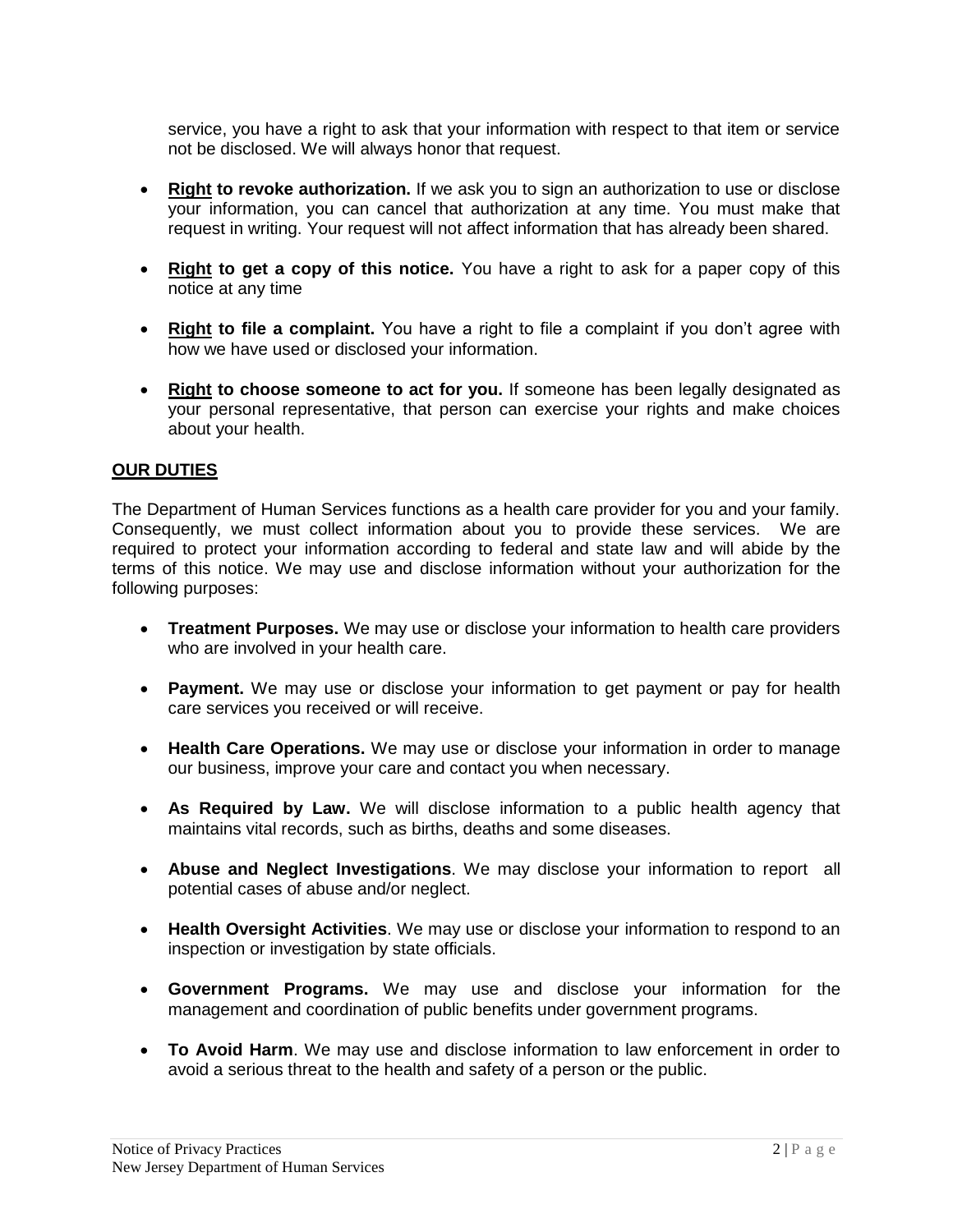- **For Research**. We may use and disclose your information for studies and to develop reports. These reports will not specifically identify you or another person.
- **Business Associates**. We may use and disclose your information to our business associates that perform functions on our behalf, if necessary to complete those functions.
- **Organ and Tissue Donation**. If you are an organ donor, we may use and disclose your information to organizations engaged in procuring, banking or the transportation of organs, eyes, or other tissues to facilitate organ transplantation.
- **Military and Veterans.** If you are a member of the armed forces, we may disclose your information to the appropriate military authority.
- **Workers Compensation**. We may use or disclose your information for workers compensation or similar programs providing benefits for work-related injuries or illnesses.
- **Data Breach Notification Purposes**. We may use or disclose your information to provide legally required notices of unauthorized access or disclosure of your health information.
- **Lawsuits and Disputes.** We may use or disclose your information in response to a Court or Administrative Order, subpoena, discovery request or other lawful process.
- **Law Enforcement.** We may disclose your information to law enforcement if the information: 1) is in response to a court order, subpoena, warrant or similar process; 2) limited to identify or locate a suspect, fugitive, material witness or missing person; 3) about a victim of a crime under very limited circumstances; 4) about a death potentially resulting from a crime; 5) about criminal conduct on any DHS property and; 6) is needed in an emergency to report a crime or facts surrounding a crime.
- **Coroner, Medical Examiners and Funeral Directors**. We may disclose your information to a Coroner or Medical Examiner to identify a deceased person or determine the cause of death. We may release your information to a Funeral Director as necessary for their duties.
- **National Security and Intelligence**. We may disclose your information to authorized federal officials for intelligence, counter-intelligence and other national security activities authorized by law.
- **Protective Services for the President and Others**. We may disclose your information to authorized federal officials so that they can provide protection to the U.S. President; other authorized persons or foreign heads of state, or to conduct special investigations.
- **Inmates or Individuals in Custody**. If you are an inmate, we may release your information to a correctional institution if that information would be necessary for the institution to: 1) provide you with health care; 2) protect your health and safety or the health and safety of others or: 3) for the safety and security of the correctional institutions.